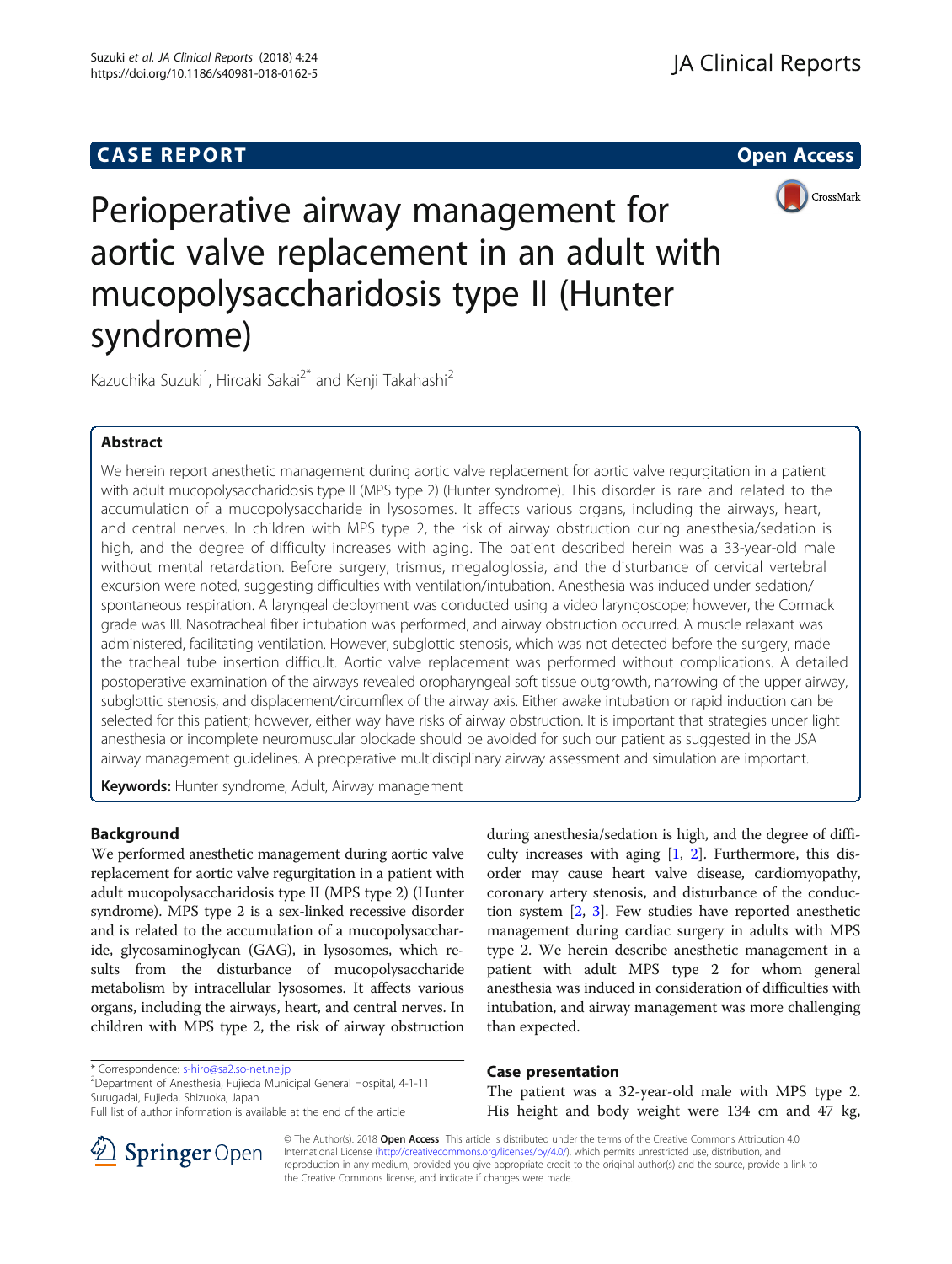respectively. When he was an elementary school student, he underwent surgery for an inguinal hernia. Mental retardation was not indicated. He (first-born child) had two brothers. They also had the same disease and underwent aortic valve replacement when they were elementary school students. At the age of 13 years, the patient was diagnosed with aortic valve regurgitation. Since 19 years of age, he had been followed up in the Department of Cardiology of our hospital. Aortic valve replacement was performed due to an increase in the regurgitation volume. There were no heart failure-related symptoms, and the NYHA grade was evaluated as I. Preoperative electrocardiography showed a sinus rhythm, and echocardiography revealed moderate aortic valve regurgitation, an end-diastolic left ventricular diameter of 56 mm and left ventricular ejection fraction of 51%. Coronary angiography did not show any significant stenosis.

A preoperative examination showed trismus (Mallampati grade IV), brevicollis, posterior cervical flexure disturbance, and megaloglossia. Coronal sections on magnetic resonance imaging (MRI) indicated similar findings, suggesting that airway management is difficult. Preanesthetic medication was not performed. After the patient was admitted to the operating room, a percutaneous oxygen saturation monitor, electrocardiograph, noninvasive blood pressure monitor, Bispectral Index monitor, and near infrared ray brain tissue oxygen saturation monitor were attached. In addition to the intravenous administration of fentanyl at a total dosage of 200 μg and midazolam at 2.5 mg, propofol at 1.0 mg/kg/h and remifentanil at 2.0 μg /kg/h were continuously administered under oxygen administration. The Richmond Agitation Scale Score (RASS) ranged between − 1 and − 2. Under spontaneous respiration, a 22G needle was inserted into the right radial artery, and continuous arterial pressure monitoring was started. The sedation level reached the degree of mouth opening in response to a strong call, and 8% lidocaine spray was sprayed into the oral cavity for local anesthesia. A McGrath® X blade™ was inserted to spread the larynx; however, difficulties were associated with inserting it into the oral cavity due to trismus. It was exchanged for a McGrath® #3 blade, facilitating an approach to the epiglottis. However, the Cormack grade was evaluated as III. After applying lidocaine jelly to the bilateral nasal cavities, a cuffed tracheal tube measuring 7.0 mm in inner diameter was transnasally inserted from the left nasal cavity to the pharynx. The larynx was spread using a McGrath® #3 blade and examined by inserting a soft type of fiber optic bronchoscope (FOB) (Olympus) into the tube, facilitating visual recognition of the glottis. After spraying 8% lidocaine onto the glottis, the FOB was inserted from the subglottic area into the trachea, and FOB-guided intubation was attempted; however,

difficulties were associated with inserting the tube into the subglottic area due to the stimulation of the site of the fissure and a reflex to it. Symptoms of airway obstruction appeared. Since percutaneous oxygen saturation decreased to 60%, sevoflurane (1%) was administered, followed by the intravenous administration of succinylcholine at 0.9 mg/kg, facilitating positive-pressure ventilation. While spreading the larynx again, FOB-guided intubation was attempted. Even in the state of muscle relaxation, it was difficult to insert the cuffed tracheal tube for adults, measuring 7.0 mm in inner diameter, into the trachea. A cufffree tracheal tube measuring 6.0 mm in inner diameter was transnasally inserted into the trachea and exchanged for a cuffed tube measuring 6.5 mm in inner diameter using a soft tip-type catheter for endotracheal tube exchange (Cook Medical Corporation). The cuffed tube was fixed. The interval from the start of anesthesia until intubation was 35 min. The oral insertion of a gastric tube was then possible; however, it was impossible to insert a transesophageal echocardiographic probe. Since the cervical shape made internal jugular vein puncture impossible, a central venous catheter was inserted by 20 cm through the right femoral vein. A pulmonary artery catheter was not inserted, and an arterial pressure cardiac output monitor (Flo Trac Sensor®) (Edwards Lifesciences Corporation) was used. The surgery progressed without complications. The aortic valve was resected under cardiopulmonary bypass and substituted for a 19-mm mechanical valve. The operative time was 3 h and 5 min. The duration of cardiopulmonary bypass was 1 h and 31 min. The duration of aortic blockage was 1 h and 10 min. The volume of blood loss was approximately 2000 g. Two units of packed autologous red blood cells and 2 units of frozen fresh autologous plasma were used for blood transfusion. After surgery, artificial respiratory care was performed under continuous sedation with propofol at 0.4 to 3.0 mg/kg/h in the intensive care unit (ICU). On the first postoperative day, awakening was achieved, and the artificial respirator was removed. Laryngeal development was attempted before extubation; however, the strong pharyngeal reflex made the visual recognition of the larynx impossible. After confirming mouth opening and tongue motility, extubation was conducted while inserting a tube exchanger (Fig. [1](#page-2-0)). After extubation, there were no symptoms of upper airway obstruction or nasal hemorrhage. Since intubation was more difficult than expected, the airway was reassessed after surgery. Cervical/thoracic computed tomography (CT) was performed. The nasopharynx and larynx were subsequently examined using a transnasal fiberscope by an otorhinolaryngologist. Transnasal fiberscopy indicated adenoid vegetation, pharyngolaryngeal narrowing, and favorable glottic mobility; however, the subglottic area was difficult to observe (Fig. [2](#page-2-0)a, b). On a three-dimensional (3D) cervical CT, the airway was patent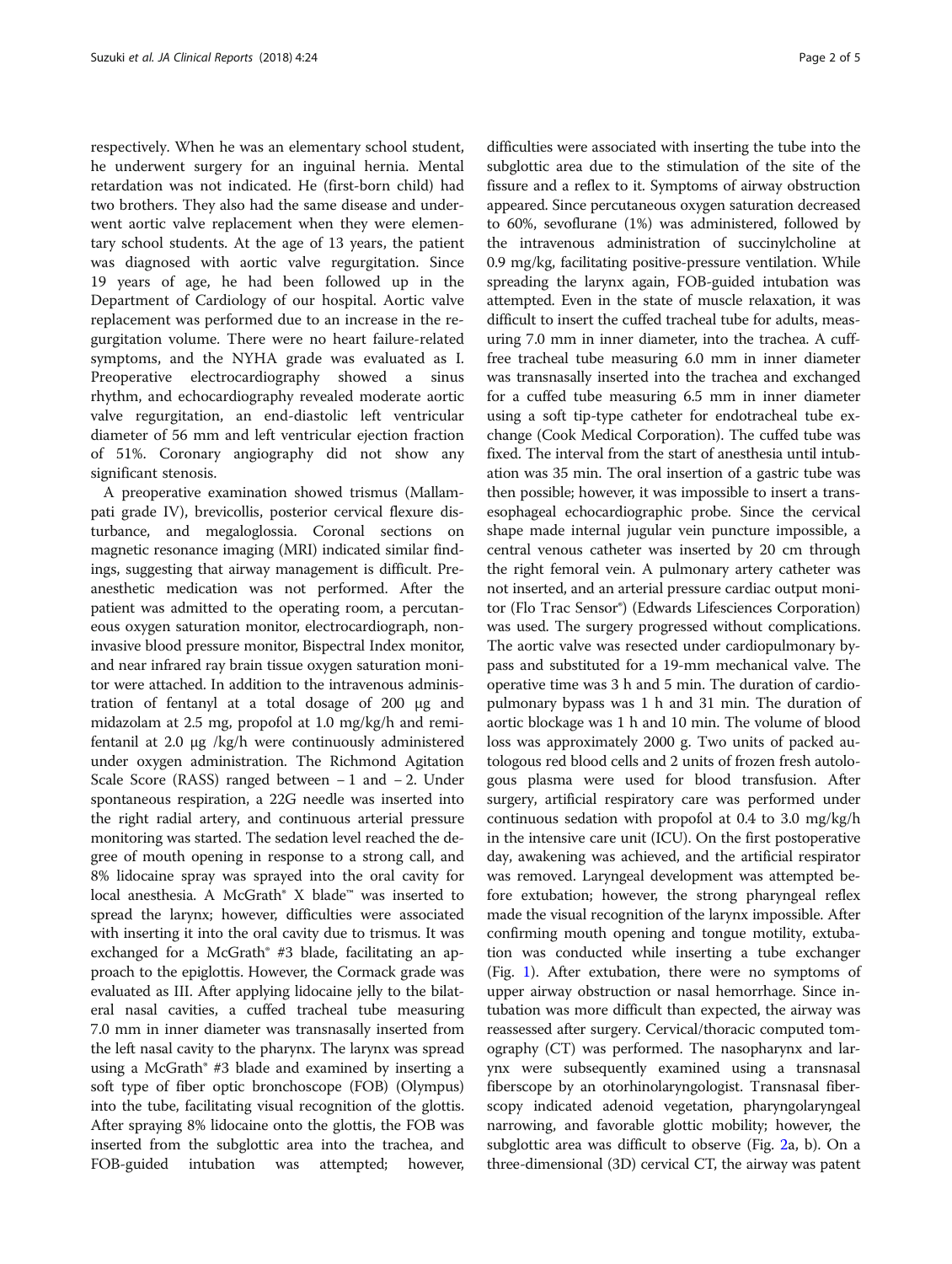<span id="page-2-0"></span>

(Fig. 3) and the cervical vertebrae comprised a straight neck. The glottis was present at the level of the sixth cervical vertebra. Furthermore, displacement/circumflex of the airway axis involving the upper airway to the subglottic area was noted (Fig. [4](#page-3-0)a, b).

### Discussion

MPS type 2 is a sex-linked recessive disorder in which the abnormal intracellular lysosome deposition of a mucopolysaccharide, GAG, related to sulfoiduronate sulfatase deficiency causes progressive organ disorder. It develops in boys, with an incidence of 1/170,000 persons. Complications include airway disorder, mental retardation, a characteristic face, heart disease, and skeletal deformities. Mental retardation is observed in 75% of patients with MPS type 2, and most patients die of progressive airway/heart diseases before 20 years of age (severe MPS type 2). Mild MPS type 2 does not



Fig. 3 Cervical CT revealed that cervical vertebrae comprised a straight neck, glottis were present at the level of the sixth cervical vertebra, and the airway patency was maintained

frequently induce mental retardation, and some patients survive until adulthood and live a social life, as demonstrated in the present case [\[1](#page-4-0)]. However, airway management for general anesthesia during adulthood is more difficult than during childhood due to the progression of skeletal deformities of the vertebrae/chest, deformity/ stenosis of the airway, or tracheomalacia [[2\]](#page-4-0). Abnormal mucopolysaccharide deposition may cause coronary artery disease, valvular disease, cardiomyopathy, vascular degeneration, or conduction disturbance. Previous studies reported that 57% of patients with MPS type 2 developed valvular disease and that the mitral valve was more frequently affected than the aortic valve. In addition,

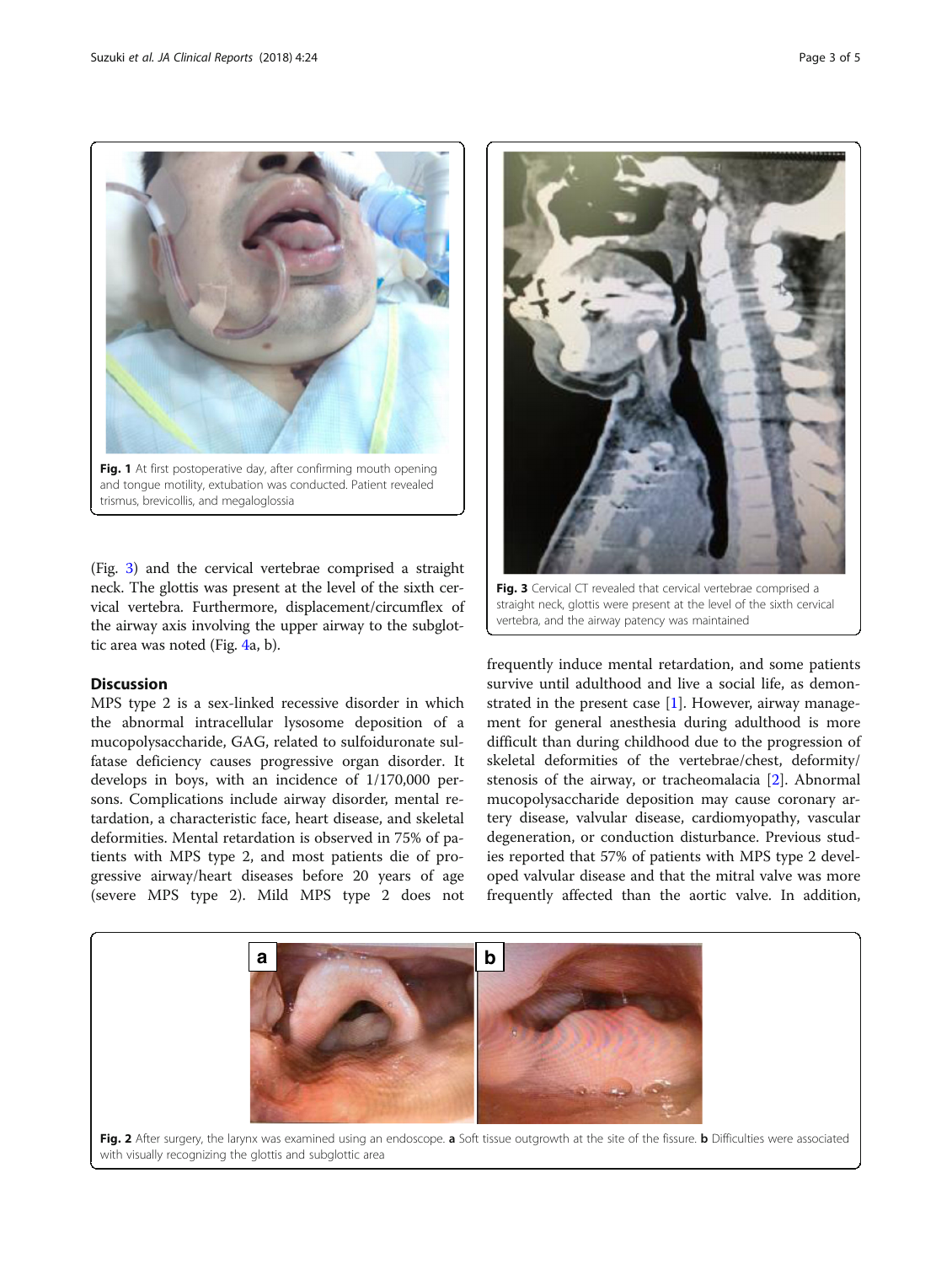<span id="page-3-0"></span>

valvular regurgitation was more frequent than valvular stenosis [[2,](#page-4-0) [3\]](#page-4-0).

Although many studies have reported anesthetic management in children/adults with MPS type 2, few have described anesthetic management during cardiac surgery in adults with MPS type 2. When inducing anesthesia for cardiac surgery in adults with MPS type 2, it is important to consider the difficulties associated with perioperative airway management, as indicated for noncardiac surgery in those with the same disease.

A previous study reported that airway obstruction and pulmonary edema occurred despite extubation after awakening from anesthesia in a patient with MPS type 2 for whom endotracheal intubation was performed [\[4](#page-4-0)]. Another study recommended that manual ventilation with a mask or respiratory care using a supraglottic instrument needs to be performed in order to avoid intubation during short-time surgery, thereby preventing airway obstruction after extubation [\[2](#page-4-0)]. For the present patient, endotracheal intubation was considered to be necessary for the following reasons: cardiac surgery and the necessity of postoperative artificial respiratory care.

The issue was whether awake intubation or rapid induction should be selected for a young male patient with possible airway obstruction by anesthesia/sedation. We examined airway management retrospectively referring to the guidelines for airway management prepared by the Japanese Society of Anesthesiologists [[5\]](#page-4-0). Among the 12 risk factors in the "model to predict the possibility that difficulties in mask ventilation and endotracheal intubation may simultaneously occur (cannot ventilate cannot intubate; CVCI)" described in the guidelines, our patient met seven: Mallampati grade III or higher, male gender, presence of teeth, a thick neck, sleep apnea, disturbance of cervical vertebral excursion, and a short distance between the thyroid and jaw. The condition was evaluated as class V. The odds ratio for a class I

(number of risk factors  $\leq$  3) was 18.4, and for patients in this group, there was an option of intubation under consciousness and spontaneous respiration. However, this may be difficult to apply for some patients including children, uncooperative patient, and those with a strong pharyngeal cough reflex. For the present patient, we selected tracheal intubation under spontaneous respiration and sedation. As sedation can depress or abolish the airway reflexes and can increase the risk of airway obstruction depending on its level, intubation under sedation is not recommended in the guidelines. During tracheal tube insertion, the difficulty "cannot ventilate" occurred due to reflex and neuromuscular blockade facilitated mask ventilation. This indicated that rapid induction may have been possible and safer for this patient despite the relatively higher risk of "cannot ventilate." Furthermore, intubation should be avoided under light anesthesia or incomplete neuromuscular blockade as suggested in the guidelines. It should be noted that actual incidence of CVCI in class V group was very low (3.31%) indicating a large false-positive rate. In many patients with MPS type 2, the cervical shape makes tracheotomy difficult  $[6]$  $[6]$ ; thus, the appropriate airway management for such patients may be rapid induction with using an extracorporeal membrane oxygenator [\[2](#page-4-0)] or awakening patient in case of CVCI.

Previous studies recommended the oral insertion of a supraglottic instrument and tracheal intubation through this instrument at the onset of airway obstruction [\[2](#page-4-0), [5,](#page-4-0) [7](#page-4-0)]; however, these procedures were not attempted for the present patient. When trismus or the disturbance of cervical vertebral excursion is marked, intubation with an FOB is useful for visually recognizing the glottis or guiding a tube into the trachea. In some cases, a transnasal approach is more advantageous than an oral approach regarding of median scope maintenance and a laryngeal examination [[8\]](#page-4-0). However, as nasal hemorrhage hinders